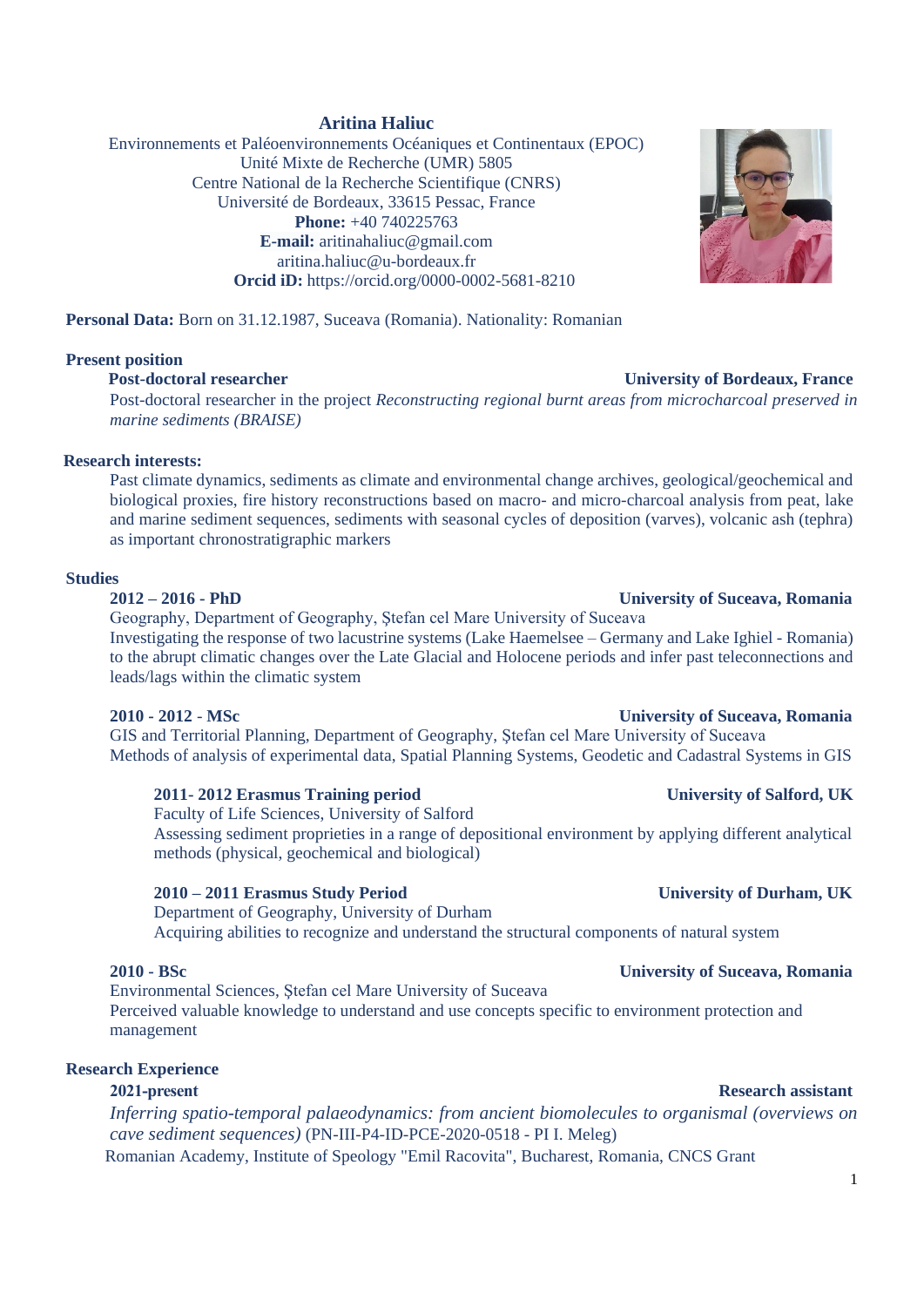Participating at fieldwork campaigns in underground environments, collecting field and laboratory data, applying routine sedimentological analyses, field and laboratory database generation, support the team in data interpretation and publication, create content for publication on different platforms (Twitter, Facebook, website)

## **2021-present Research assistant**

*Unravelling the legacy of 7000 years of metal pollution in central-eastern Europe* (PN-III-P4-ID-PCE-2020- 0914 - PI D. Veres)

Academy, Institute of Speology "Emil Racovita", Cluj, Romania, CNCS Grant

Participating at field campaigns, collecting field and laboratory data, sedimentological description, applying routine analyses, database generation, interpreting data, publication, create website, create and publish content on different platforms (Twitter, Facebook, website)

## **2020-present Post-doctoral researcher**

*Reconstructing regional burnt areas from microcharcoal preserved in marine sediments (BRAISE)(*P.I. A-L Daniau)

Université de Bordeaux, Bordeaux, France, ANR Grant

Sample collection, micro-charcoal preparation and slides counting, spatial data processing, database generation and applying statistical treatments, data interpretation and publication

### **2019 Post-doctoral researcher**

*Sustainable use of ecosystem services - research for mitigating the negative effect of climate change, land use change and biological invasion* (GINOP-2.3.2.-15-2016-00019), EU grant

Centre for Ecological Research, Hungary

Literature survey, geochemical data interpretation, climatological data preparation, manuscript drafting

## **2018-2019 Post-doctoral researcher**

*Extreme climatic events in Romania and links with teleconnection patterns over the past two centuries*  (ExRoTe – PI. A. Haliuc)

Department of Atmospheric Physics, Faculty of Mathematics and Physics, Prague, Czech Republic Organizing field campaigns, collating field and laboratory data, applying routine sedimentological analyses, data interpretation and publication (Postdoctoral project of 32000  $\epsilon$ )

## **2014-2017 Research assistant**

*Millennial-scale geochemical records of anthropogenic impact and natural climate change in the Romanian Carpathians* (PN-III-P4-ID-PCE2020-0914 - PI D. Vereș)

Romanian Academy, Institute of Speology "Emil Racovita", Cluj, Romania, CNCS Grant

Participating in field campaigns, collecting field and laboratory data, applying geochemical and sedimentological analyses, data interpretation and publication

## **2013 Research assistant**

*Climate variability recorded by glacial deposits and lake sediments* (PN-II-RU-TE-2012-3-0386 - PI M. Mîndrescu)

Ştefan cel Mare University, Suceava, Romania, CNCS Grant

Participating at lake coring campaigns, collecting field and laboratory data, sedimentological description, applying geochemical and magnetic analyses and interpreting data

## **2011-2014 Member of research team**

*Altitudinal variation in the biotic response to recurrent climate fluctuations and human impact during the past 15,000 years in the Carpathian region* (PI A. Feurdean, coPI T. Hickler and V. Mosbrugger) Senckenberg Research Institute and Natural History Museum & LOEWE Biodiversity and Climate Research Centre Frankfurt am Main, Germany, DFG Grant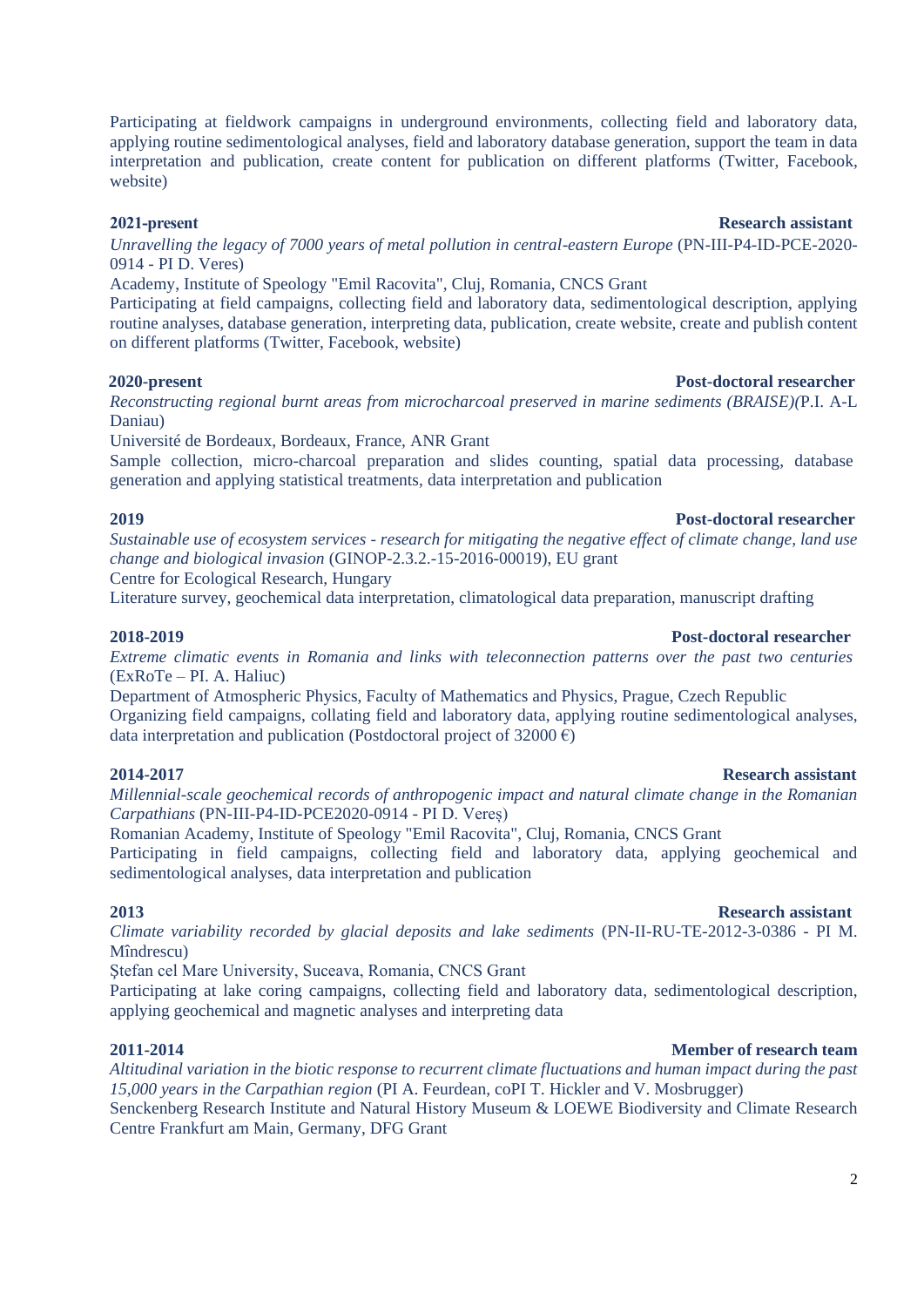Stratigraphycal description of peat and lake sequences, micro- and macro-charcoal counting, applying CHAR analysis, interpreting data, publication

## **2011-2014 Member of research team**

*Holocene tree line and timberline changes in Northern Carpathians – a key approach for understanding the sensitivity of upper mountain environment* (PI A. Feurdean)

Babeş-Bolyai University, Cluj-Napoca, Romania, CNCS Grant

Micro- and macro-charcoal counting, applying CHAR analysis, sedimentological, geochemical and magnetic data interpretation, publication

## **Grants**

# **July 2020-July 2021 ICUB-RYA, Bucharest**

Romanian Young Academy (RYA)

RYA award for the project *Climate extremes (droughts) and their impacts: lessons from the past to close the gap between science and action*

Use reconstructions from natural archives as an example to draw robust conclusions about drivers, frequency and impacts of silent hazards (drought) and use this information to raise public awareness and support civic actions and public policies (6000 €)

# **October-November 2018 GFZ Potsdam, Germany**

DBU (Deutsche Bundesstiftung Umwelt) Alumni Fellowship for the project *Short-term climatic changes during the late Allerød and early Younger Dryas recorded in a partially varved record from N-Germany* Reconstructing sediment proxy responses to the abrupt climatic changes during the Allerød-Younger Dryas, using advanced high-resolution methods (varve micro-facies and micro-XRF element scanning) (2400  $\epsilon$ )

ICUB postdoctoral fellowship for the project *Erosional activity in Western Carpathians: frequencies, mechanisms, climate forcing and possible links with large-scale atmospheric circulation patterns over the last 2,500 years*

Reconstructing the frequencies of erosional activity, identify the potential climatic mechanisms and test possible teleconnections with large-scale atmospheric circulation patterns over the last 2,500 years using different statistical approach (10000  $\epsilon$ )

# **November-December 2015 Debrecen, Hungary**

Hertelendi Laboratory of Environmental Studies Institute of Nuclear Research, Hungarian Academy of **Sciences** 

Short-term IAEA fellowship training program for providing hands-on laboratory experience in the application of Accelerator Mass Spectrometry (AMS), including sample preparation, to support the characterization of cultural heritage artifacts and sedimentary deposits (2500  $\epsilon$ )

## **June 2014 – June 2015 Suceava, Romania**

Ştefan cel Mare University of Suceava

POSDRU scholarship for doctoral studies

Reconstructing climate and environment variability in Western Romania using high-resolution sedimentological and geochemical analyses (4400  $\epsilon$ )

## **September 2014 – September 2015 GFZ Potsdam, Germany**

German Research Centre for Geosciences - GFZ

DBU (Deutsche Bundesstiftung Umwelt) Scholarship for project *Climate variability during the last 14 ka recorded by lake geochemical proxies*

Reconstructing climate and environment variability in Northern Germany and Western Romania over the last 14 ka by applying high-resolution lithostratigraphical, geochemical and micro-facies analyses (13200  $\epsilon$ )

# **January – December 2018 ICUB, University of Bucharest, Romania**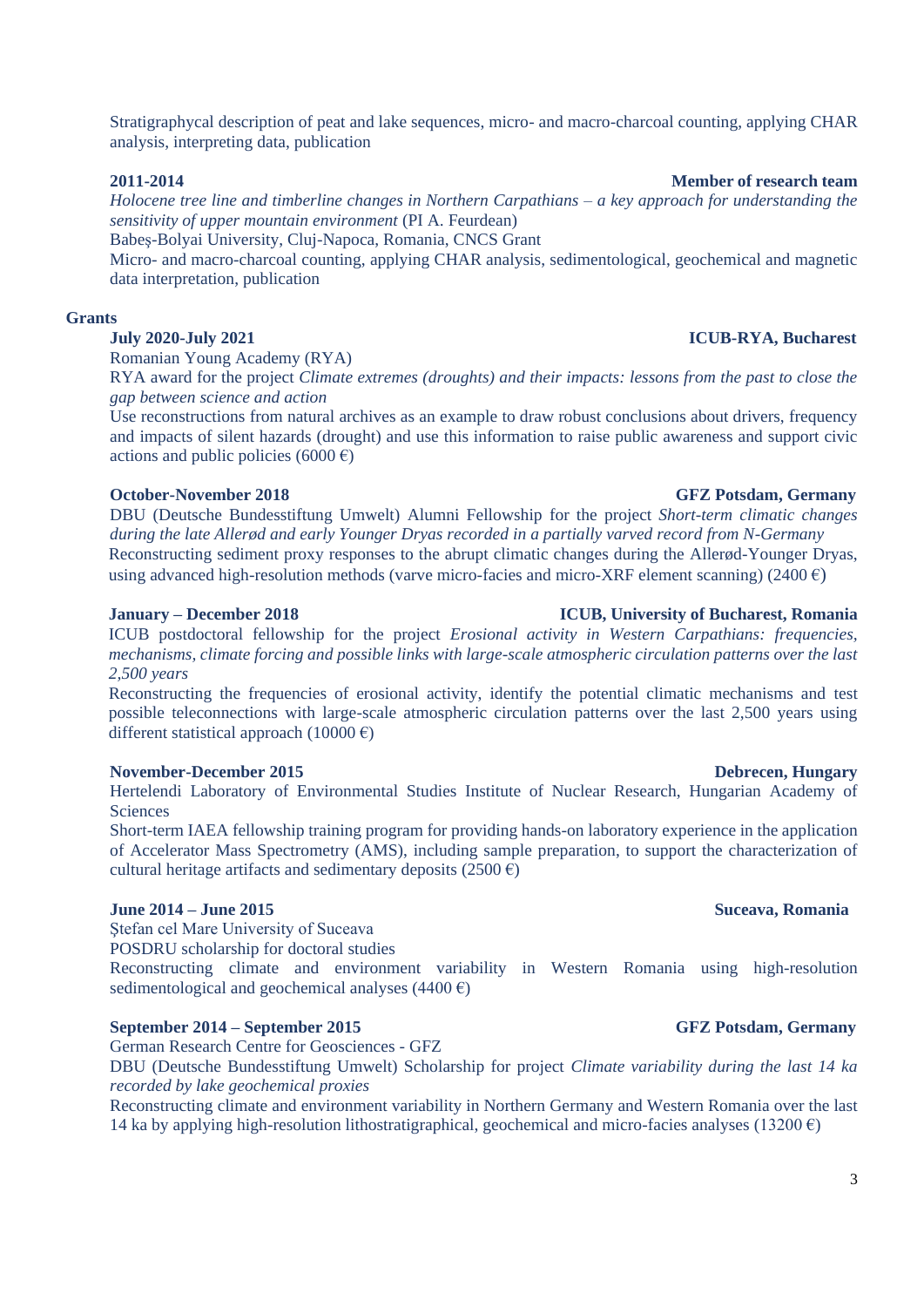## **July 2014 - August 2014 GFZ Potsdam, Germany**

German Research Centre for Geosciences - GFZ

DAAD Scholarship for project *Short-term climate variability recorded in annually laminated lake sediments during the warm Allerød interstadial and the transition to the Younger Dryas*

Applying high-resolution sedimentological and geochemical analyses for lake Haemelsee varved sequence to reconstruct and understand Late Glacial abrupt climatic changes in NE Germany (3600  $\epsilon$ )

## **October 2013 - December 2013** GFZ Potsdam, Germany

Short Term Scientific Mission (STSM) granted by INTIMATE for project *Varve dating of the Allerød interstadial and the Allerød /YD transition from Lake Hämelsee sediment record, Northern Germany* Learning and applying cutting-edge methodologies (Bartington MS2E sensor, Itrax Corescanner, thin section preparation and analyze) enhancing the analytical competencies in the field of modern paleolimnological investigations (2000 euro)

**Five financial supports for participation at conferences and summer schools:** INQUA ECR (University of Reading, UK), summer school on Dates and Rates of Change in the Quaternary (University of Cologne, Germany), European Geoscience Union (EGU, Vienna, Austria), 1<sup>st</sup> and 2<sup>nd</sup> "An Intimate Example" Summer School (Romania, Germany)

## **Skills**

### **Technical**

X-ray fluorescence, mineral magnetic characterisation (MS, ARM and SIRM), thin-section analyse, organic content via loss-on-ignition (LOI), laser diffraction for particle size determination, ICP OES based analysis of background level geochemistry, gamma-ray detector analysis, micro and macro charcoal counting

### **Compute**r

MSOffice, Affinity Designer, Corel, ArcGIS, QGIS, RStudio, Grapher, PAST, Strater, OriginLab, CharAnalyses

### **Other activities**

- **2020** Member of Infoclima network aiming to bring to the large public scientific arguments about climatic changes https://www.infoclima.ro
- **2020** Member of Romanian Young Academy (RYA) hosted by The Research Institute of the University of Bucharest (ICUB)
- **2018** Member and Regional Representative of the Early Career Network (ECN), Past Global Changes(PAGES):<http://pastglobalchanges.org/ecn/regional-reps>
- **2018** Blog article publication for The Early Pages: <https://theearlypages.blogspot.com/2018/06/newspaper-reports-in-romania-what-do.html>
- **2018** Member of the Asociatia Romana de Meteorologie Aplicata si Educatie (ARMAE) and
- **2013** Vice-president at the Asociaţia de Geografie Aplicată (Geoconcept)
- **2013** Training for social education and related activities organized through EU support in Aksaray (Turkey) and Suceava (Romania)
- **2013** Member in the organization committee of the *"Workshop on interdisciplinarity in geosciences in the Carpathian Basin",* Suceava
- **2008** "Work and Travel" student in hotelier services, Salt Lake City (USA)

## **Publications**

## **Peer-reviewed publications:**

1. Longman, J., Veres, D., **Haliuc, A.,** Finsinger, W., Ersek, V., Pascal, D., Sava, T., Begy, R., **2021,** *Carbon accumulation rates of Holocene peatlands in central-eastern Europe document the driving role of human impact for the past 4000 years*, Clim. Past Discuss. [preprint], DOI: https://doi.org/10.5194/cp-2021-65, accepted. **(IF: 4.295)**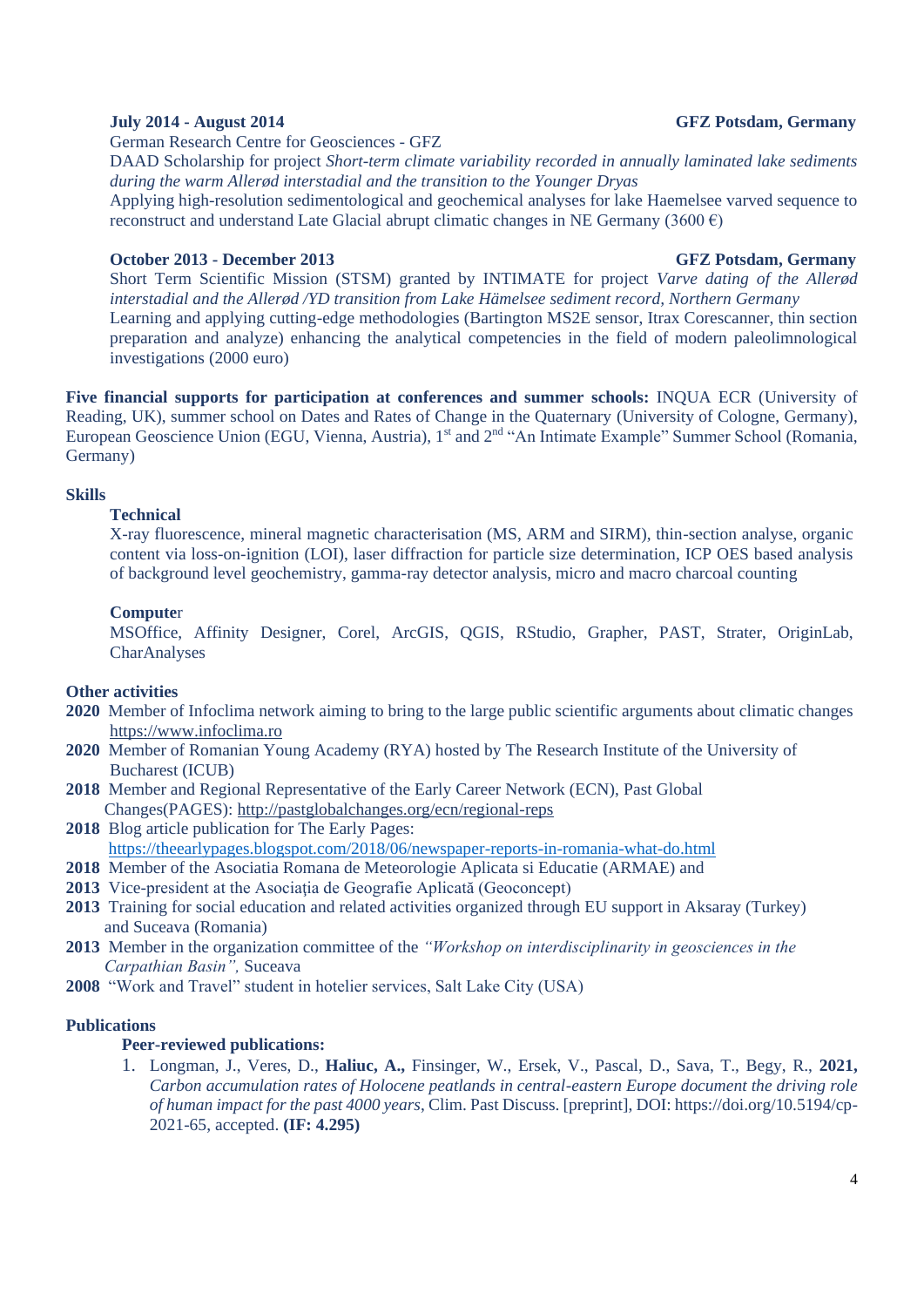- 2. Rosengren E., Acatrinei A., Cruceru N., Dehasque M., **Haliuc A.,** Lord E.., Mircea C.I., Rusu I., Mármol-Sánchez E., Kelemen B.S., Meleg I.N., **2021**, *Ancient Faunal History Revealed by Interdisciplinary Biomolecular Approaches. Diversity.* 13(8):370. DOI: <https://doi.org/10.3390/d13080370> **(IF: 2.047)**
- 3. **Haliuc A.,** Buczko, K., Hutchinson, S.M., Acs, E., Magyari, E., Korponai, J., Begy, R.-C., Vasilache, D., Zak, M., Veres, D., 2020, *Climate and land-use as the main drivers of recent environmental change in a mid-altitude mountain lake, Romanian Carpathians,* PlosOne*,* DOI: <https://doi.org/10.1371/journal.pone.0239209> **(IF: 2.740)**
- 4. Szabo, Z., Buczko, K., **Haliuc, A.,** Pál, I., Korponai, J.L., Begy, R.-C., Veres, D., Tomi P. Luoto, T.P., Zsigmond, A.R., Magyari, E.K., **2020**, *Ecosystem shift of a mountain lake under climate and human pressure: A move out from the safe operating space*, Science of the Total Environment, 743:140584 DOI: [10.1016/j.scitotenv.2020.140584](https://doi.org/10.1016/j.scitotenv.2020.140584) **(IF: 6.551)**
- 5. Cheval, S., **Haliuc, A.,** Antonescu, B., Tișcovschi, A., Dobre, M., Tatui, F., Dumitrescu, A, Manea, A, Tudorache, G, Irimescu, A, Birsan, M-V, Mock, C, **2020**, *Enriching the historical meteorological information using Romanian language newspaper reports: a database from 1880 to 1900, International* Journal of Climatology,<https://doi.org/10.1002/joc.6709> **(IF: 3.609)**
- 6. Longman, J., Veres, D., Ersek, V., **Haliuc, A.,** Wennrich, V., **2019,** *Runoff events and related rainfall variability in the Southern Carpathians during the last 2000 years*, Scientific Reports, 9:5334 <https://doi.org/10.1038/s41598-019-41855-1> **(IF: 4.609)**
- 7. **Haliuc, A.,** Feurdean, A., Mindrescu, M., Frantiuc, A., Hutchinson, S.M., **2018**, *Impacts of forest loss in the Eastern Carpathian Mountains: linking remote sensing and sediment changes in a mid-altitude catchment (Red Lake)*, Regional Environmental Change: 19 (2), 461-475 <https://doi.org/10.1007/s10113-018-1416-5> (**IF: 2.872)**
- 8. Jones, G., Lane, C. S., Brauer, A., Davies, S. M., de Bruijn, R., Engels, S., **Haliuc, A.,** Hoek, W. Z., Merkt, J., Sachse, D., Turner, F. and Wagner-Cremer, F., **2018**, *The Lateglacial to early Holocene tephrochronological record from Lake Hämelsee, Germany: a key site within the European tephra framework*, Boreas,<https://doi.org/10.1111/bor.12250> **(IF: 2.638)**
- 9. **Haliuc, A.,** Veres, D., Hubay, K., Braun, M., Begy, R., Brauer, A., Hutchinson, S.M., **2017**, *Palaeohydrological changes during mid and late Holocene in the Carpathian area, central eastern Europe*, Global and Planetary Change, 152, 99-114<http://doi.org/10.1016/j.gloplacha.2017.02.010> **(IF: 3.982)**
- 10. **Haliuc A.,** Feurdean, A., Hutchinson, S., Florescu, G., Feurdean, A., **2016**, *The role of fire in landscape dynamics: An example of two sediment records from the Rodna Mountains, northern Romanian Carpathians*, Catena, Vol. 137, 432–440<https://doi.org/10.1016/j.catena.2015.10.021> **(IF: 3.636)**
- 11. **Haliuc, A.**, Frantiuc, A., **2012,** *A study case of Baranca drainage basin flash-floods using the hydrological model of Hec-Ras*, Georeview – Geography Series. Scientific Annals of Ştefan cel Mare University of Suceava, 21: 118-133<http://georeview.ro/ojs/index.php/revista/article/view/61/52>

## **Book chapters**

1. Mîndrescu, M., Florescu, G., Grădinaru, I., **Haliuc, A., 2017**, *Lakes, Lacustrine Sediments and Palaeoenvironmental Reconstructions,* in Radoane, M., Vespremeanu-Stroe, A. (Ed.), Landform dynamics and evolution in Romania, Springer<https://www.springer.com/gp/book/9783319325873>